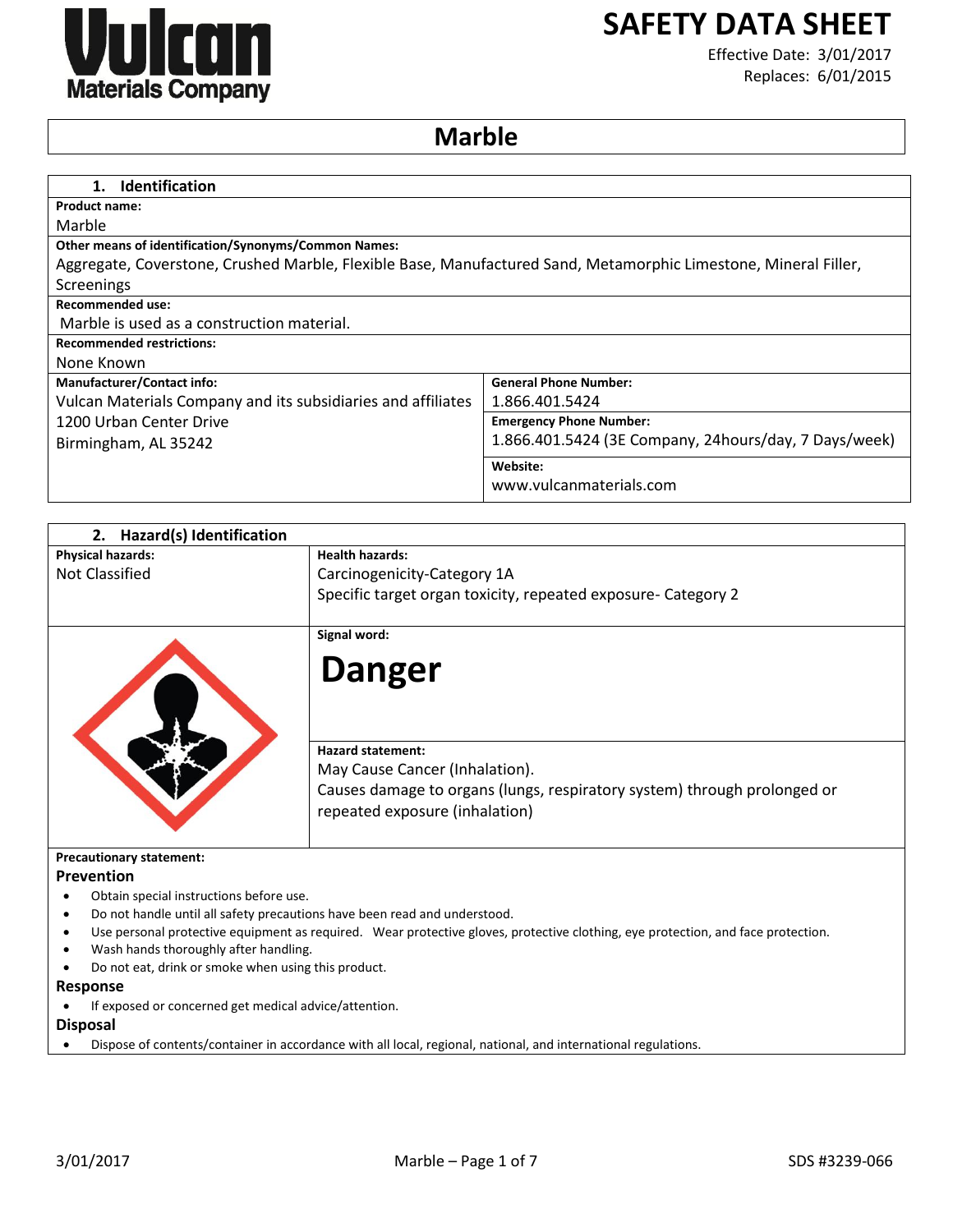#### **Supplemental information:**

Respirable Crystalline Silica (RCS) may cause cancer. Marble is a naturally occurring mineral complex that contains varying quantities of quartz (crystalline silica). Marble may be subjected to various natural or mechanical forces that produce small particles (dust) which may contain respirable crystalline silica (particles less than 10 micrometers in aerodynamic diameter). Repeated inhalation of respirable crystalline silica (quartz) may cause lung cancer according to IARC, NTP; ACGIH states that it is a suspected cause of cancer. Other forms of RCS (e.g., tridymite and cristobalite) may also be present or formed under certain industrial processes.

| 3. Composition/information on ingredients |                   |     |
|-------------------------------------------|-------------------|-----|
| <b>Chemical name</b>                      | <b>CAS number</b> | ℅   |
| Marble                                    | 471-34-1          | 100 |
| Quartz (crystalline silica)               | 14808-60-7        |     |

#### **4. First-aid measures**

#### **Inhalation:**

Remove to fresh air. Dust in throat and nasal passages should clear spontaneously. Contact a physician if irritation persists or if breathing is difficult.

**Eyes:**

Immediately flush eye(s) with plenty of clean water for at least 15 minutes, while holding the eyelid(s) open. Occasionally lift the eyelid(s) to ensure thorough rinsing. Beyond flushing, do not attempt to remove material from eye(s). Contact a physician if irritation persists or later develops.

**Skin:**

Wash affected areas thoroughly with mild soap and fresh water. Contact a physician if irritation persists.

**Ingestion:**

If person is conscious do not induce vomiting. Give large quantity of water and get medical attention. Never attempt to make an unconscious person drink.

#### **Most important symptoms/effects, acute and delayed:**

Dust may irritate the eyes, skin, and respiratory tract. Breathing respirable crystalline silica-containing dust for prolonged periods in the workplace can cause lung damage and a lung disease called silicosis. Symptoms of silicosis may include (but are not limited to) shortness of breath, difficulty breathing with or without exertion; coughing; diminished work capacity; diminished chest expansion; reduction of lung volume; right heart enlargement and/or failure.

#### **Indication of immediate medical attention and special treatment needed:**

Not all individuals with silicosis will exhibit symptoms of the disease. However, silicosis can be progressive and symptoms can appear even years after exposures have ceased. Persons with silicosis have an increased risk of pulmonary tuberculosis infection.

**For emergencies contact 3E Company at 1.866.401.5424 (24 hours/day, 7 days/week).**

## **5. Fire-fighting measures**

**Suitable extinguishing media:**

This product is not flammable. Use fire-extinguishing media appropriate for surrounding materials.

**Unsuitable extinguishing media:**

None known.

**Specific hazards arising from the chemical:**

Contact with powerful oxidizing agents may cause fire and/or explosions (see section 10 of SDS).

**Special protective equipment and precautions for firefighters:**

Use protective equipment appropriate for surrounding materials.

**Fire-fighting equipment/instructions:**

No unusual fire or explosion hazards noted. Not a combustible dust.

**Specific methods:**

The presence of this material in a fire does not hinder the use of any standard extinguishing medium. Use extinguishing medium for surrounding fire.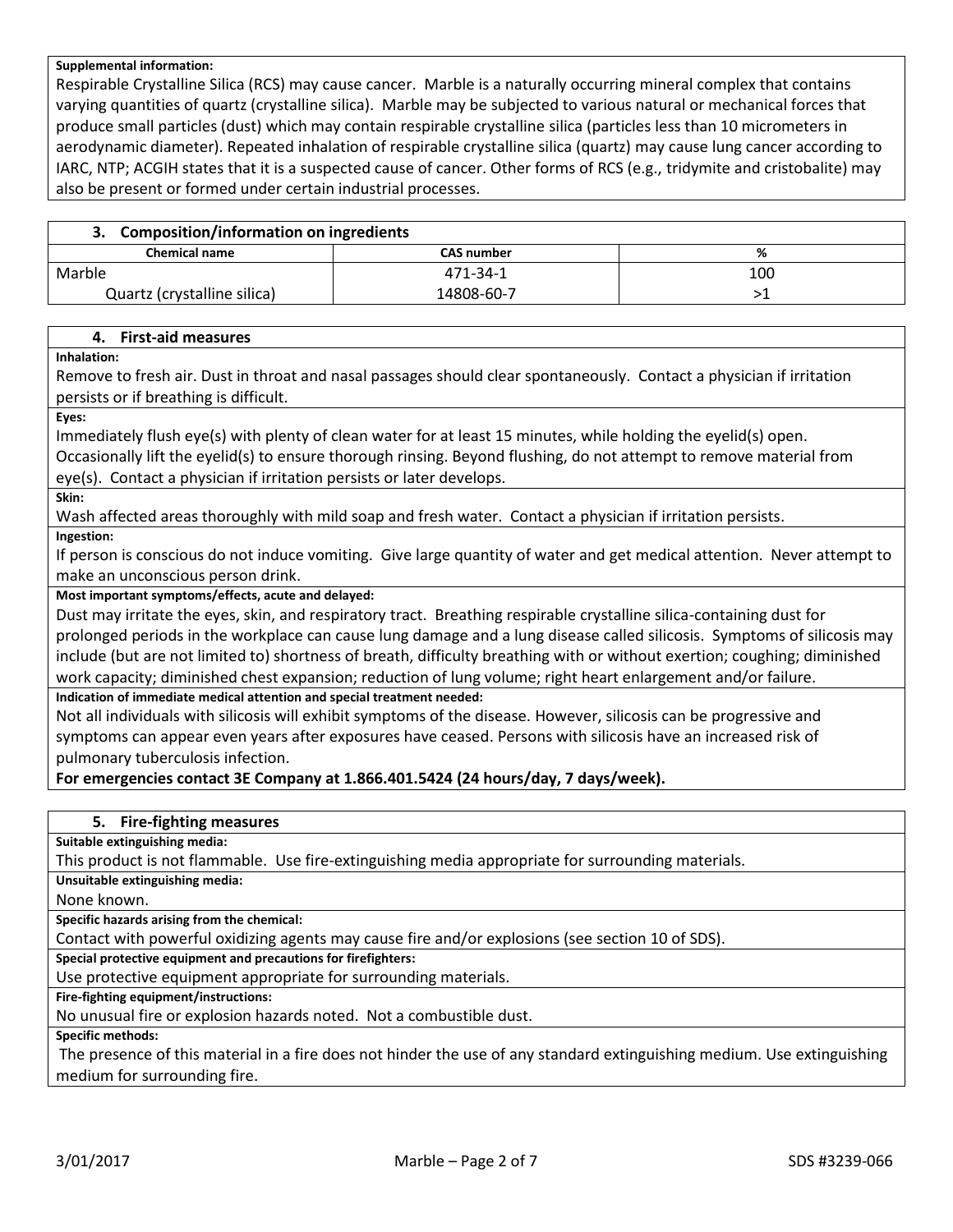## **6. Accidental release measures**

**Personal precautions, protective equipment and emergency procedures:**

Persons involved in cleanup processes should first observe precautions (as appropriate) identified in Section 8 of this SDS. **For emergencies, contact 3E Company at 1-866-401-5424 (24 hours/day, 7 days/week)**.

**Environmental precautions:**

Prevent from entering into sewers or drainage systems where it can harden and clog flow.

## **Methods and materials for containment and cleaning up:**

Spilled material, where dust is generated, may overexpose cleanup personnel to respirable crystalline silica-containing dust. Do not dry sweep or use compressed air for clean-up. Wetting of spilled material and/or use of respiratory protective equipment may be necessary.

## **7. Handling and storage**

**Precautions for safe handling:**

Respirable crystalline silica-containing dust may be generated during processing, handling, and storage. Use personal protection and controls identified in Section 8 of this SDS as appropriate.

**Conditions for safe storage, including any incompatibilities:**

Do not store near food, beverages, or smoking materials.

## **8. Exposure controls/personal protection**

**Legend:**

NE = Not Established; PEL = Permissible Exposure Limit; TLV = Threshold Limit Value; REL = Recommended Exposure Limit; OSHA = Occupational Safety and Health Administration; MSHA = Mine Safety and Health Administration; NIOSH = National Institute for Occupational Safety and Health; ACGIH = American Conference of Governmental Industrial Hygienists

|                                                                              | <b>OSHA/MSHA</b>                                                                                                                                | <b>ACGIH</b>                                | <b>NIOSH</b>                              |
|------------------------------------------------------------------------------|-------------------------------------------------------------------------------------------------------------------------------------------------|---------------------------------------------|-------------------------------------------|
| Component                                                                    | PEL                                                                                                                                             | <b>TLV</b>                                  | <b>REL</b>                                |
| Limestone (Calcium Carbonate)                                                | 15 mg/m <sup>3</sup> (total dust)                                                                                                               | 10 mg/m <sup>3</sup> (total dust as calcium | 15 mg/m <sup>3</sup> (total dust)         |
|                                                                              | 5 mg/m <sup>3</sup> (respirable fraction)                                                                                                       | carbonate)                                  | 5 mg/m <sup>3</sup> (respirable fraction) |
| Respirable dust containing silica                                            | 10 mg/m <sup>3</sup> ÷ (% silica + 2)                                                                                                           | Use Respirable Silica TLV                   | Use Respirable Silica REL                 |
| Total dust containing silica                                                 | MSHA: 30 mg/m <sup>3</sup> $\div$ (% silica + 3)                                                                                                | <b>NE</b>                                   | <b>NE</b>                                 |
| Respirable Crystalline Silica (quartz)                                       | OSHA: $0.05 \text{ mg/m}^3$ (PEL)<br>OSHA: 0.025 mg/m <sup>3</sup> (Action Level)<br>MSHA: Use Respirable Dust<br>containing Silica PEL (above) | 0.025 mg/m <sup>3</sup>                     | 0.05 mg/m <sup>3</sup>                    |
| Respirable Tridymite and Cristobalite<br>(other forms of crystalline silica) | OSHA: Use respirable crystalline<br>silica PEL<br>MSHA: 1/2 of respirable dust<br>containing silica PEL                                         | 0.025 mg/m <sup>3</sup>                     | 0.05 mg/m <sup>3</sup>                    |

#### **Exposure Guidelines:**

Total dust containing silica, respirable silica-containing dust and respirable crystalline silica (quartz) levels should be monitored regularly to determine worker exposure levels. Exposure levels in excess of allowable exposure limits should be reduced by all feasible engineering controls, including (but not limited to) wet suppression, ventilation, process enclosure, and enclosed employee workstations.

## **Engineering Controls:**

Activities that generate dust require the use of general ventilation, local exhaust and/or wet suppression methods to maintain exposures below allowable exposure limits.

## **Eye Protection:**

Safety glasses with side shields should be worn as minimum protection. Dust goggles should be worn when excessively (visible) dusty conditions are present or are anticipated.

## **Skin Protection (Protective Gloves/Clothing):**

Use gloves to provide hand protection from abrasion. In dusty conditions, use long sleeve shirts. Wash work clothes after each use.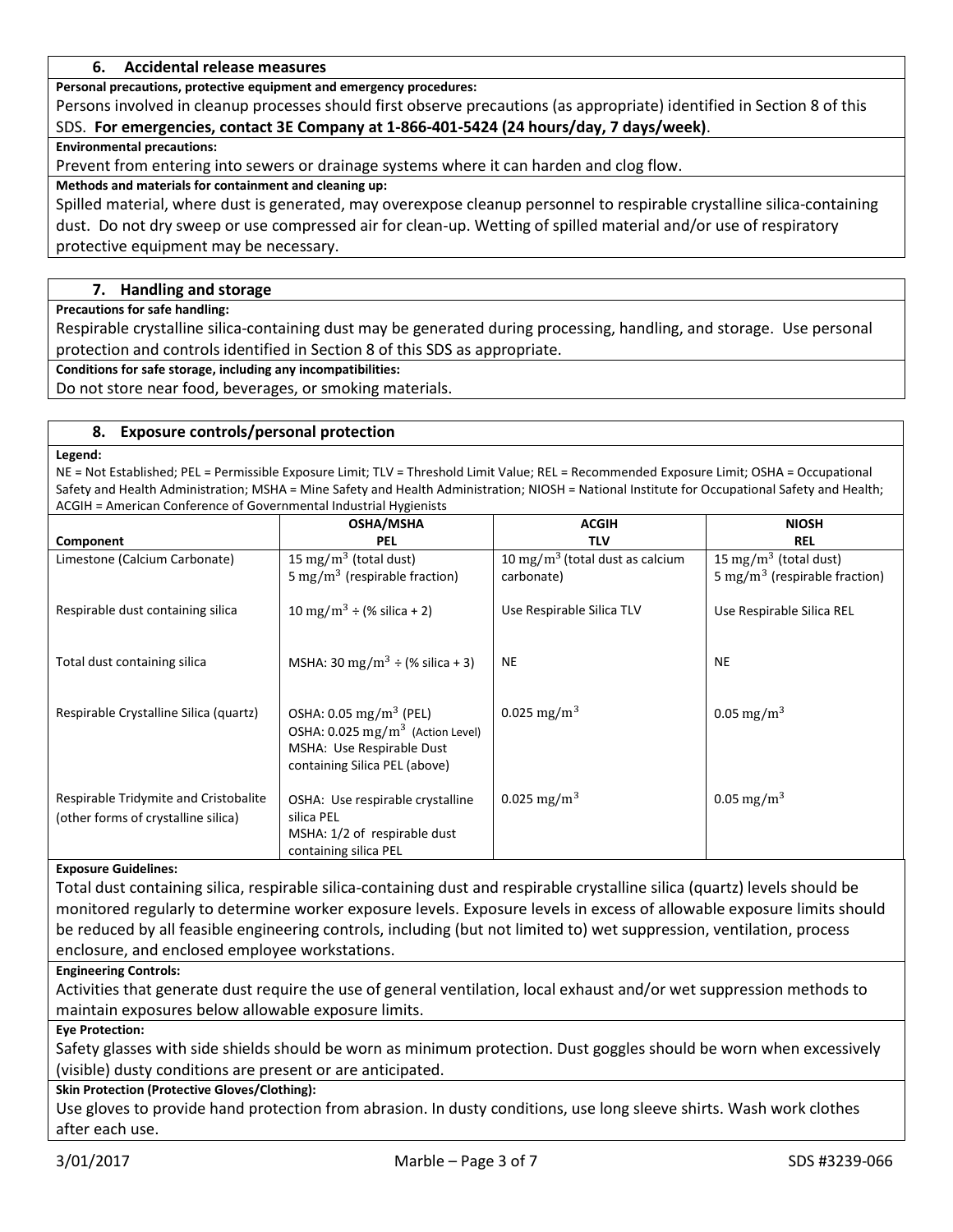#### **Respiratory Protection:**

All respirators must be NIOSH-approved for the exposure levels present. (See NIOSH Respirator Selection Guide). The need for respiratory protection should be evaluated by a qualified safety and health professional. Activities that generate dust require the use of an appropriate dust respirator where dust levels exceed or are likely to exceed allowable exposure limits. For respirable silica-containing dust levels that exceed or are likely to exceed an 8-hour timeweighted average (TWA) of 0.25  $\rm mg/m^3$ , a high efficiency particulate filter respirator must be worn at a minimum; however, if respirable silica-containing dust levels exceed or are likely to exceed an 8-hour TWA of 1.25 mg/m<sup>3</sup> an airpurifying, full-face respirator or equivalent is required. Respirator use must comply with applicable MSHA (42 CFR 84) or OSHA (29 CFR 1910.134) standards, which include provisions for a user training program, respirator inspection, repair and cleaning, respirator fit testing, medical surveillance and other requirements.

## **9. Physical and chemical properties**

| Appearance:                                                                    |                                          |                                               |  |
|--------------------------------------------------------------------------------|------------------------------------------|-----------------------------------------------|--|
| Angular gray, white and tan particles ranging in size from powder to boulders. |                                          |                                               |  |
| Odor:                                                                          | PH:                                      | <b>Decomposition temperature:</b>             |  |
| No odor.                                                                       | Not applicable                           | Not applicable                                |  |
| Melting point/freezing point:                                                  | Initial boiling point and boiling range: | Flash point:                                  |  |
| Not applicable                                                                 | Not applicable                           | Non-combustible                               |  |
| <b>Evaporation rate:</b>                                                       | Flammability:                            | Upper/lower flammability or explosive limits: |  |
| Not applicable                                                                 | Not applicable                           | Not applicable                                |  |
| Vapor pressure:                                                                | <b>Relative density:</b>                 | Solubility:                                   |  |
| Not applicable                                                                 | Not applicable                           | 0                                             |  |
| Partition coefficient: n-octanol/water.                                        | <b>Autoignition temperature:</b>         | Specific Gravity (H2O = 1):                   |  |
| Not applicable                                                                 | Not applicable                           | $2.4 - 2.85$                                  |  |

#### **10. Stability and reactivity**

#### **Reactivity:**

Not reactive under normal use.

**Chemical stability:**

Stable under normal temperatures and pressures.

**Possibility of hazardous reactions:**

None under normal use.

## **Conditions to avoid (e.g., static discharge, shock or vibration):**

Contact with incompatible materials should be avoided (see below). See Sections 5 and 7 for additional information. **Incompatible materials:**

Silica ignites on contact with fluorine and is incompatible with acids, aluminum, ammonium salts and magnesium. Silica reacts violently with powerful oxidizing agents such as fluorine, boron trifluoride, chlorine trifluoride, manganese trifluoride, and oxygen difluoride yielding possible fire and/or explosions. Silica dissolves readily in hydrofluoric acid producing a corrosive gas – silicon tetrafluoride.

**Hazardous decomposition products:**

Respirable crystalline silica-containing dust may be generated. When heated, quartz is slowly transformed into tridymite (above 860°C/1580°F) and cristobalite (above 1470°C/2678°F). Both tridymite and cristobalite are other forms of crystalline silica.

## **11. Toxicological information**

**Primary Routes of Exposure:**

Inhalation and contact with the eyes and skin.

**Symptoms related to the physical, chemical, toxicological characteristics**

**Inhalation:**

Dusts may irritate the nose, throat and respiratory tract by mechanical abrasion. Coughing sneezing and shortness of breath may occur.

Symptoms of silicosis may include (but are not limited to) shortness of breath, difficulty breathing with or without exertion; coughing; diminished work capacity; diminished chest expansion; reduction of lung volume; right heart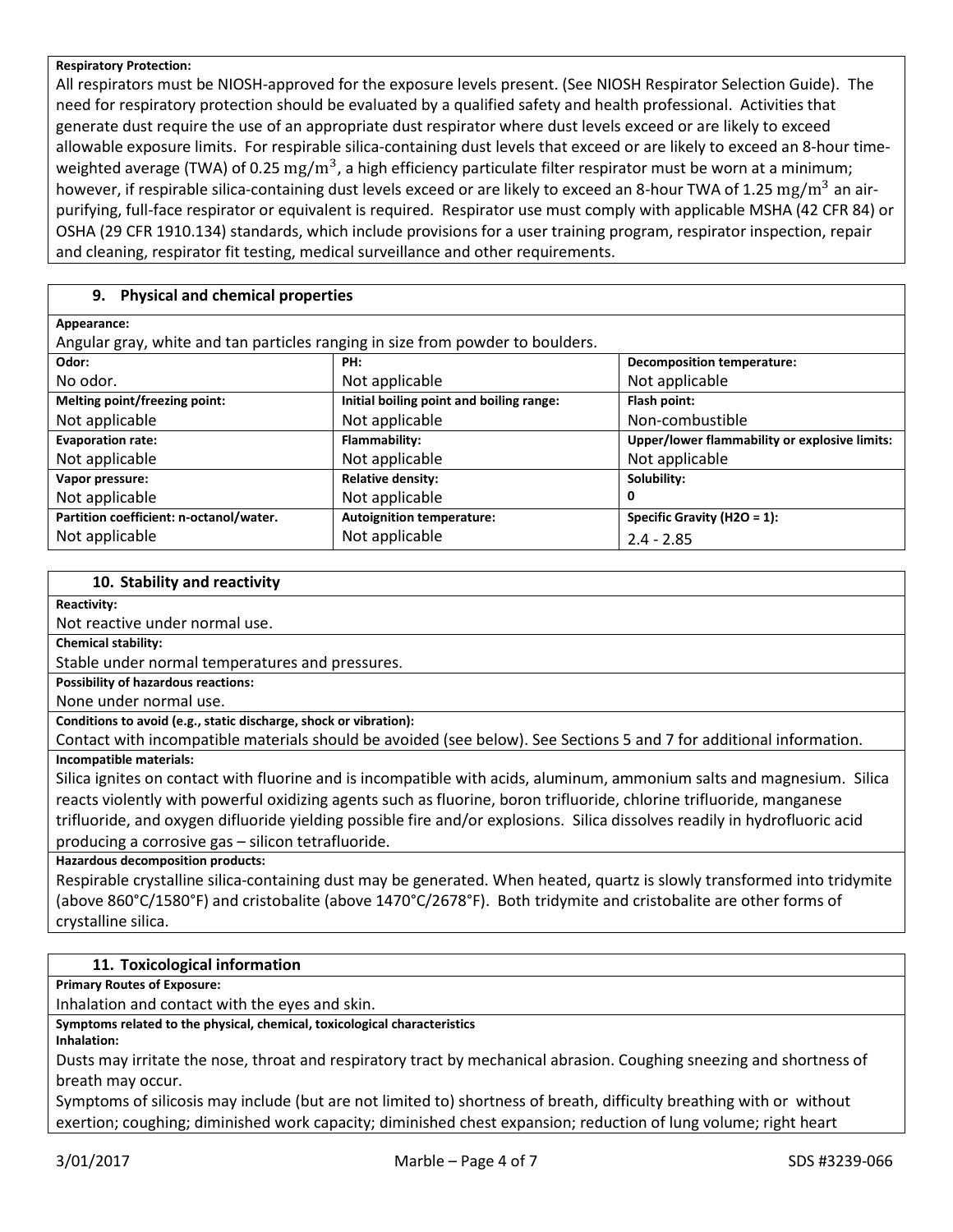enlargement and/or failure. Persons with silicosis have an increased risk of pulmonary tuberculosis infection.

## **Eye Contact:**

Dust particles can scratch the eye causing tearing, redness, a stinging or burning feeling, or swelling of the eyes with blurred vision.

## **Skin Contact:**

Dust particles can scratch and irritate the skin with redness, an itching or burning feeling, swelling of the skin, and/or rash.

**Ingestion:**

Expected to be practically non-toxic. Ingestion of large amounts may cause gastrointestinal irritation including nausea, vomiting, diarrhea, and blockage.

## **Medical Conditions Aggravated by Exposure:**

Irritated or broken skin increases chance of contact dermatitis. Pre-existing medical conditions that may be aggravated by exposure include disorders of the eye, skin and lung (including asthma and other breathing disorders). Smoking tobacco will impair the ability of the lungs to clear themselves of dust.

**Delayed and immediate effects and also chronic effects from short- and long-term exposure:**

Prolonged overexposure to respirable dusts in excess of allowable exposure limits can cause inflammation of the lungs leading to possible fibrotic changes, a medical condition known as pneumoconiosis.

Prolonged and repeated overexposure to high levels of respirable crystalline silica-containing dust may cause a chronic form of silicosis, an incurable lung disease that may result in permanent lung damage or death. Chronic silicosis generally occurs after 10 years or more of overexposure; a more accelerated type of silicosis may occur between 5 and 10 years of higher levels of prolonged and repeated overexposure. In early stages of silicosis, not all individuals will exhibit symptoms (signs) of the disease. However, silicosis can be progressive, and symptoms can appear at any time, even years after exposure has ceased.

Repeated overexposures to very high levels of respirable crystalline silica for periods as short as six months may cause acute silicosis. Acute silicosis is a rapidly progressive, incurable lung disease that is typically fatal. Symptoms include (but are not limited to): shortness of breath, cough, fever, weight loss, and chest pain.

Respirable dust containing newly broken crystalline silica particles has been shown to be more hazardous to animals in laboratory tests than respirable dust containing older crystalline silica particles of similar size. Respirable crystalline silica particles which had aged for sixty days or more showed less lung injury in animals than equal exposures to respirable dust containing newly broken particles of respirable crystalline silica.

There are reports in the literature suggesting that excessive respirable crystalline silica exposure may be associated with autoimmune disorders and other adverse health effects involving the kidney. In particular, the incidence of scleroderma (thickening of the skin caused by swelling and thickening of fibrous tissue) appears to be higher in silicotic individuals. To date, the evidence does not conclusively determine a causal relationship between silica exposure and these adverse health effects.

## **Carcinogenicity:**

Epidemiology studies on the association between respirable crystalline silica exposure and lung cancer have had both positive and negative results. There is some speculation that the source, type, and level of exposure of respirable crystalline silica may play a role. Studies of persons with silicosis indicate an increased risk of developing lung cancer, a risk that increases with the level and duration of exposure. It is not clear whether lung cancer develops in non-silicotic patients. Several studies of silicotics do not account for lung cancer confounders, especially smoking, which have been shown to increase the risk of developing lung disorders, including emphysema and lung cancer.

In October 1996, an IARC Working Group designated respirable crystalline silica as carcinogenic (Group 1). In 2012, an IARC Working Group re-affirmed that inhalation of crystalline silica was a known human carcinogen. The NTP's Report on Carcinogens, 9th edition, lists respirable crystalline silica as a "known human carcinogen." In the year 2000, the American Conference of Governmental Industrial Hygienists (ACGIH) listed respirable crystalline silica (quartz) as a suspected human carcinogen (A-2). These classifications are based on sufficient evidence of carcinogenicity in certain experimental animals and on selected epidemiological studies of workers exposed to respirable crystalline silica.

## **Additional information on toxicological-effects:**

**Acute toxicity:** Not classified

No specific data on product. Limestone (calcium carbonate CAS# 471-34-1) has oral LD50 (rats) = 6450 mg/kg.)

## **Skin corrosion/irritation:** Not classified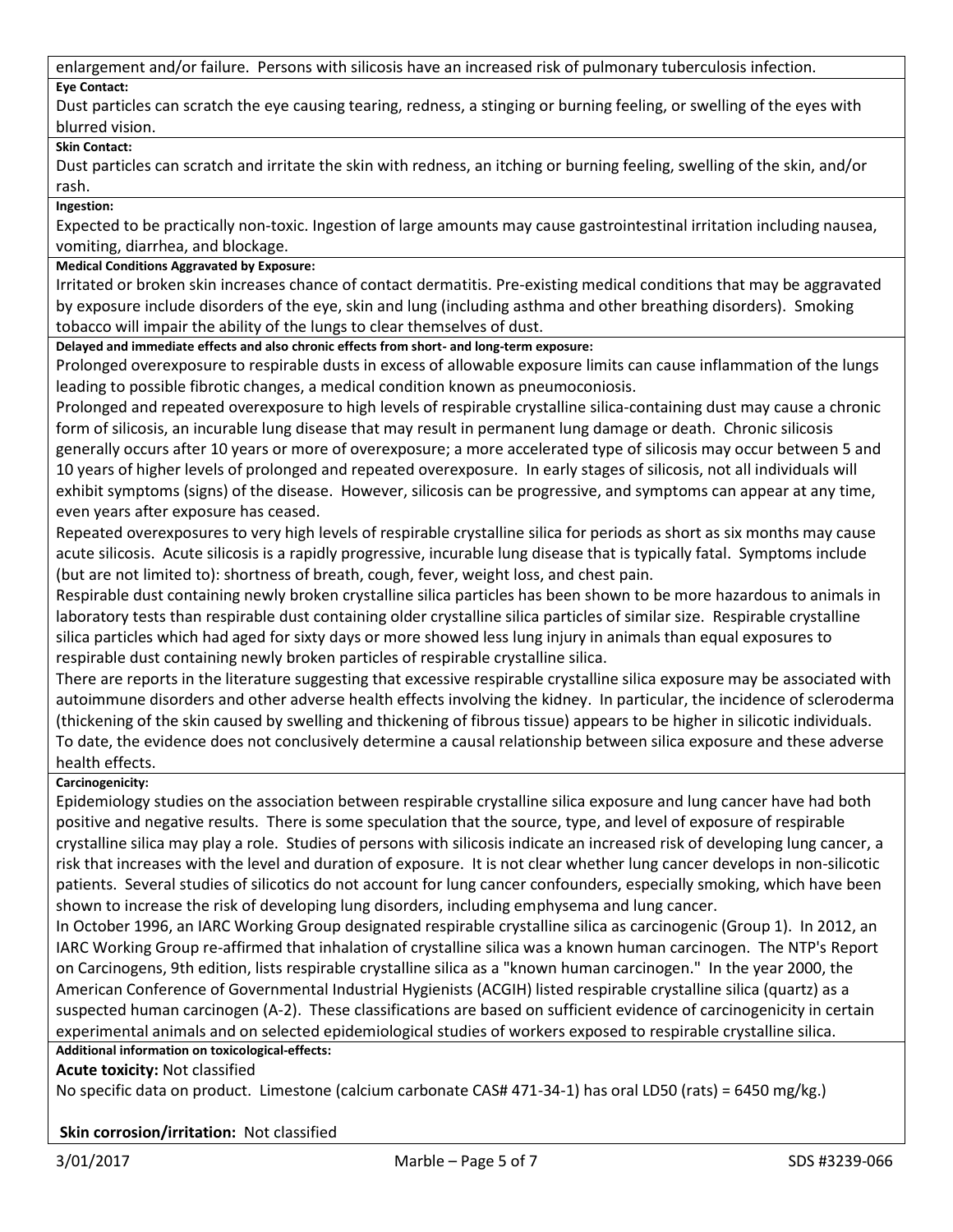**Serious eye damage/eye irritation:** Not classified

**Respiratory sensitization:** Not classified.

**Skin sensitization:** Not classified.

**Germ cell Mutagenicity:** Not classified

**Carcinogenicity:** May cause cancer (Inhalation).

**Reproductive toxicity:** Not classified

**Specific target organ toxicity - single exposure:** Not classified

**Specific target organ- toxicity – repeated exposure:** Causes damage to organs (lungs, respiratory system) through prolonged or repeated exposure (inhalation)

**Aspiration toxicity:** Not classified (not applicable- solid material)

| 12. Ecological information                              |
|---------------------------------------------------------|
| Ecotoxicity (aquatic and terrestrial, where available): |
| Not determined                                          |
| Persistence and degradability:                          |
| Not determined                                          |
| Bioaccumulative potential.                              |
| Not determined                                          |
| Mobility in soil.                                       |
| Not determined                                          |
| Other adverse effects.                                  |
| Not determined                                          |

#### **13. Disposal considerations**

**Safe handling and disposal of waste:**

Place contaminated materials in appropriate containers and dispose of in a manner consistent with applicable federal, state, and local regulations. Prevent from entering drainage, sewer systems, and unintended bodies of water. It is the responsibility of the user to determine, at the time of disposal, whether product meets criteria for hazardous waste. Product uses, transformations, mixture and processes, may render the resulting material hazardous.

#### **14. Transport information**

| <b>UN Number:</b>               |
|---------------------------------|
| Not regulated.                  |
| <b>UN Proper shipping name:</b> |
| Not regulated.                  |
| <b>Transport Hazard class:</b>  |
| Not applicable.                 |
| Packing group, if applicable:   |
| Not applicable.                 |
| Marine pollutant (Yes/No):      |
| Not applicable.                 |